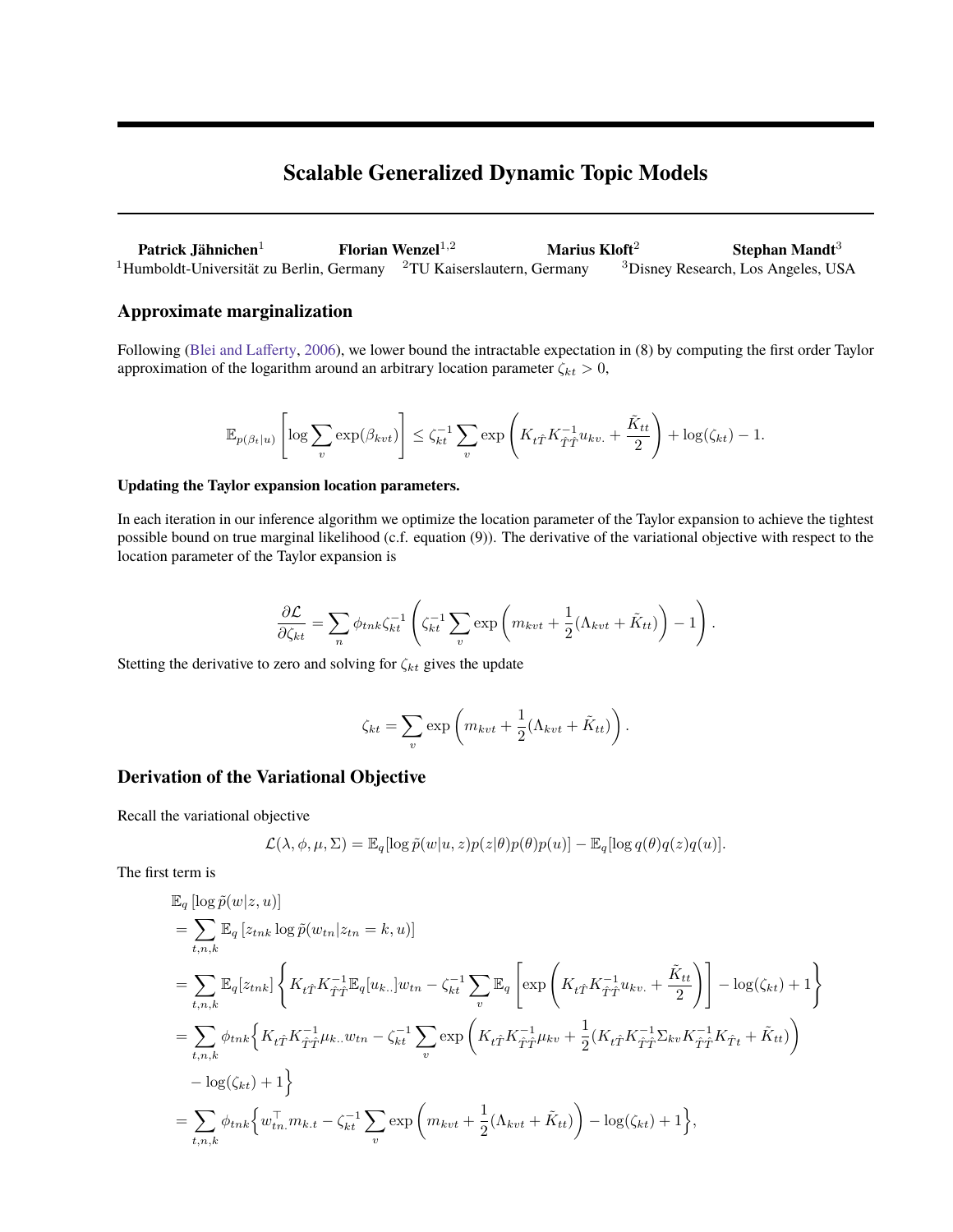where  $m_{kvt} = K_{t\hat{T}}K_{\hat{T}\hat{T}}^{-1}\mu_{kv}$  and  $\Lambda_{kvt} = K_{t\hat{T}}K_{\hat{T}\hat{T}}^{-1}\Sigma_{kv}K_{\hat{T}\hat{T}}^{-1}K_{\hat{T}t}$ . The second term is

$$
\mathbb{E}_{q}[\log p(z|\theta)] = \sum_{t,n} \mathbb{E}_{q}[\log p(z_{tn}|\theta_{t})] = \sum_{t,n,k} \phi_{tnk} \mathbb{E}_{q}[\log \theta_{tk}]
$$

$$
= \sum_{t,n,k} \phi_{tnk} (\psi(\lambda_{tk}) - \psi(\lambda_{t0})),
$$

where  $\lambda_{t0} = \sum_{k} \lambda_{dk}$ .

The negative KL terms are

$$
\mathbb{E}_q[\log p(u) - \log q(u)] = -\sum_{k,v} \text{KL}(q(u_{kv})||p(u_{kv})) \stackrel{\mathsf{C}}{=} -\frac{1}{2} \sum_{k,v} \left(\mu_{kv} K_{\hat{T}\hat{T}}^{-1} \mu_{kv} + \text{tr}(\Sigma_{kv} K_{\hat{T}\hat{T}}^{-1}) - \log |\Sigma_{kv}|\right).
$$

and

$$
\mathbb{E}_{q}[\log p(\theta) - \log q(\theta)] = -\sum_{t} \text{KL}(q(\theta_{t})||p(\theta_{t}))
$$
  

$$
\stackrel{\mathcal{L}}{=} \sum_{t,k} ((\alpha_{k} - \lambda_{tk})(\psi(\lambda_{tk}) - \psi(\lambda_{t0})) + \log \Gamma(\lambda_{tk})) - \Gamma(\lambda_{t0}).
$$

The entropy of  $q(z)$  is

$$
-\mathbb{E}_q[q(z)] = -\sum_{t,n,k} \phi_{tnk} \log \phi_{tnk}.
$$

Finally, summing all terms gives the variational objective

$$
\mathcal{L}(\lambda, \phi, \mu, \Sigma) = \sum_{t, n, k} \phi_{dnk} \left\{ w_{tn}^{\top} m_{k,t} - \zeta_{kt}^{-1} \sum_{v} \exp \left( m_{kvt} + \frac{1}{2} (\Lambda_{kvt} + \tilde{K}_{tt}) \right) - \log(\zeta_{kt}) + 1 + \psi(\lambda_{tk}) - \psi(\lambda_{t0}) - \log \phi_{tnk} \right\} - \frac{1}{2} \sum_{k, v} \left( \mu_{kv} K_{\hat{T}\hat{T}}^{-1} \mu_{kv} + \text{tr}(\Sigma_{kv} K_{\hat{T}\hat{T}}^{-1}) - \log |\Sigma_{kv}| \right) + \sum_{t, k} \left( (\alpha_k - \lambda_{tk}) (\psi(\lambda_{tk}) - \psi(\lambda_{t0})) + \log \Gamma(\lambda_{tk}) \right) - \Gamma(\lambda_{t0}) + \text{const.}
$$

## **SVI Updates**

In the following we provide more details on how the the parameter updates are derived.

## Updating the local variables of  $q(\boldsymbol{z})$

The derivative of  $\mathcal L$  w.r.t.  $\phi_{tnk}$  is

$$
\frac{\partial \mathcal{L}}{\partial \phi_{tnk}} = w_{tn}^{\top} m_{k,t} - \zeta_{kt}^{-1} \sum_{v} \exp\left(m_{kvt} + \frac{1}{2} (\Lambda_{kvt} + \tilde{K}_{tt})\right) - \log(\zeta_{kt}) + \psi(\lambda_{tk}) - \psi(\lambda_{t0}) - \log \phi_{tnk}
$$